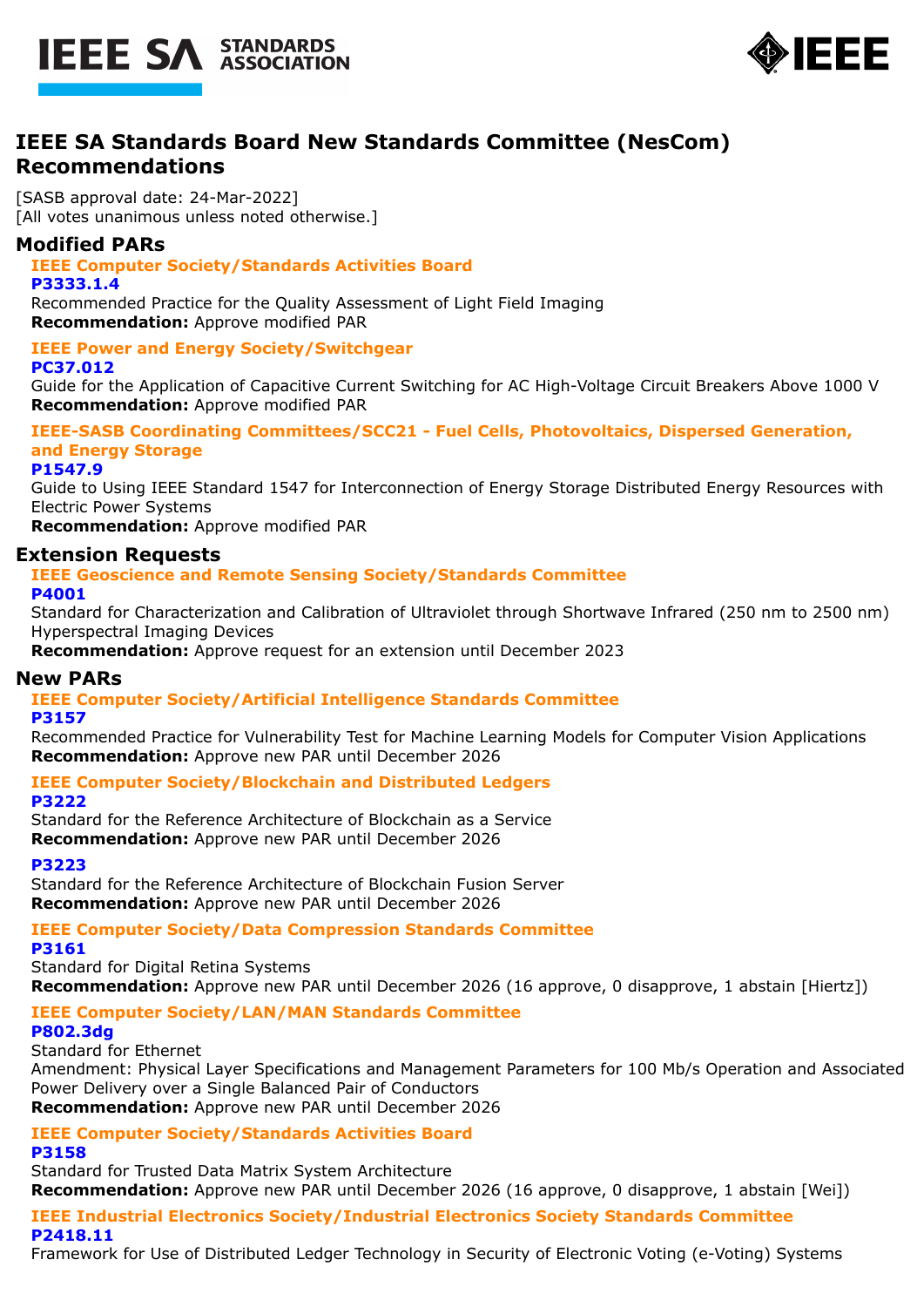**Recommendation:** Approve new PAR until December 2026

## **IEEE Industry Applications Society/Petroleum & Chemical Industry**

**P1349-2021/Cor 1**

Guide for the Application of Electric Machines in Zone 2 and Class I, Division 2 Hazardous (Classified) Locations - Corrigendum 1

**Recommendation:** Approve new PAR until December 2026

**IEEE Power and Energy Society/Power System Communications and Cybersecurity P2030.103**

Standard for Universal Utility Data Exchange (UUDEX) **Recommendation:** Approve new PAR until December 2026

# **IEEE Power and Energy Society/Switchgear**

#### **PC37.86**

Guide for Internet of Things (IoT) Switchgear Terminals (52 kV and below) **Recommendation:** Approve new PAR until December 2026 (16 approve, 0 disapprove, 1 abstain [Edwards])

### **IEEE Power and Energy Society/Transformers**

#### **PC57.13.10**

Guide for Calibration of Energized Current Transformers for 34.5 kV and Below **Recommendation:** Approve new PAR until December 2026

### **IEEE SA Board of Governors/Corporate Advisory Group**

### **P2899.1**

Standard for Speech Recognition and Interaction System for Smart Home — Engineering Specifications for a Listening Room

**Recommendation:** Approve new PAR until December 2026

### **P2899.2**

Standard for Speech Recognition and Interaction System for Smart Home — Safety Requirements for Speech Control

**Recommendation:** Approve new PAR until December 2026

### **P2899.3**

Standard for Speech Recognition and Interaction System for Smart Home — Collection Requirements of Corpus and Noise for Laboratory-Level Testing

**Recommendation:** Approve new PAR until December 2026

### **P2977**

### Adoption of the MIPI A-PHY Specification Version 1.1

**Recommendation:** Approve new PAR until December 2026 (15 approve, 0 disapprove, 2 abstain [Wang, Liu])

### **P3300**

Adoption of Moving Picture, Audio and Data Coding by Artificial Intelligence (MPAI) Technical Specification Multimodal Conversation Version 1.1

**Recommendation:** Approve new PAR until December 2026

### **IEEE Signal Processing Society/Synthetic Aperture Standards Committee P3162**

Standard for Synthetic Aperture Channel Sounding Measurements **Recommendation:** Approve new PAR until December 2026

#### **IEEE-SASB Coordinating Committees/SCC31 - Automatic Meter Reading and Energy Management**

### **P3159**

Guide for Online Evaluation Method of Electricity Meter Operating Error Based on Power Consumption Data Collection and Access

**Recommendation:** Approve new PAR until December 2026

## **PARs for the Revision of Standards**

**IEEE Computational Intelligence Society/Standards Committee P1849**

Standard for eXtensible Event Stream (XES) for Achieving Interoperability in Event Logs and Event Streams **Recommendation:** Approve PAR for the revision of a standard until December 2026

**IEEE Computer Society/LAN/MAN Standards Committee**

### **P802**

Standard for Local and Metropolitan Area Networks: Overview and Architecture **Recommendation:** Approve PAR for the revision of a standard until December 2026

**IEEE Computer Society/Software & Systems Engineering Standards Committee P24748-2**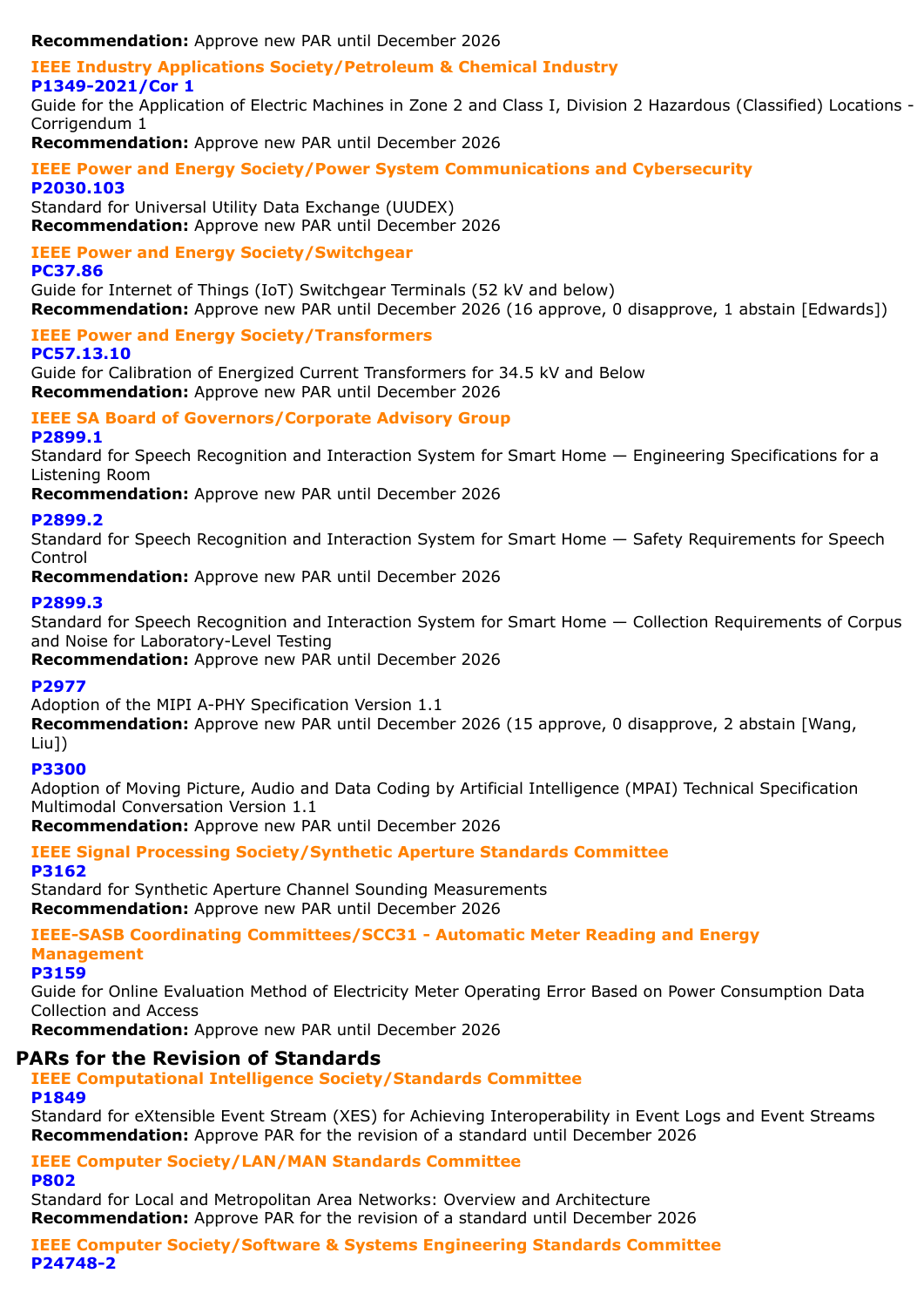International Standard - Systems and software engineering -Life cycle management - Part 2: Guidelines for the application of ISO/IEC/IEEE 15288 (System life cycle processes)

**Recommendation:** Approve PAR for the revision of a standard until December 2026

#### **IEEE Computer Society/Test Technology P1687**

Standard for Access and Control of Instrumentation Embedded within a Semiconductor Device **Recommendation:** Approve PAR for the revision of a standard until December 2026

#### **IEEE Industry Applications Society/Petroleum & Chemical Industry P1662**

Recommended Practice for the Design and Application of Power Electronics in Electrical Power Systems **Recommendation:** Approve PAR for the revision of a standard until December 2026

#### **IEEE Power and Energy Society/Energy Development & Power Generation P810**

Standard for Hydraulic Turbine and Generator Shaft Couplings and Shaft Runout Tolerances **Recommendation:** Approve PAR for the revision of a standard until December 2026

**IEEE Power and Energy Society/Nuclear Power Engineering P1205**

Guide for Assessing, Monitoring, and Mitigating Aging Effects on Electrical Equipment Used in Nuclear Power Generating Stations and Other Nuclear Facilities

**Recommendation:** Approve PAR for the revision of a standard until December 2026

#### **IEEE Power and Energy Society/Power System Relaying and Control PC37.119**

Guide for Power System Circuit Breaker Failure Protection **Recommendation:** Approve PAR for the revision of a standard until December 2026

## **IEEE Power and Energy Society/Substations**

### **P1402**

Recommended Practice for Physical Security of Electric Power Substations **Recommendation:** Approve PAR for the revision of a standard until December 2026

# **IEEE Power and Energy Society/Switchgear**

**PC37.24**

Guide for Evaluating the Effect of Solar Radiation on Outdoor Switchgear **Recommendation:** Approve PAR for the revision of a standard until December 2026 (15 approve, 0 disapprove, 1 abstain [Edwards])

### **IEEE Power and Energy Society/Transformers**

### **PC57.13**

Standard Requirements for Instrument Transformers

**Recommendation:** Approve PAR for the revision of a standard until December 2026

### **PC57.130**

Guide for the Use of Dissolved Gas Analysis Applied to Factory Temperature Rise Tests for the Evaluation of Mineral Oil-Immersed Transformers and Reactors

**Recommendation:** Approve PAR for the revision of a standard until December 2026

### **PC57.139**

Guide for the Interpretation of Gases generated in Liquid-Type Load Tap Changers **Recommendation:** Approve PAR for the revision of a standard until December 2026

### **IEEE-SASB Coordinating Committees/SCC21 - Fuel Cells, Photovoltaics, Dispersed Generation, and Energy Storage**

### **P1547**

Standard for Interconnection and Interoperability of Distributed Energy Resources with Associated Electric Power Systems Interfaces

**Recommendation:** Approve PAR for the revision of a standard until December 2026